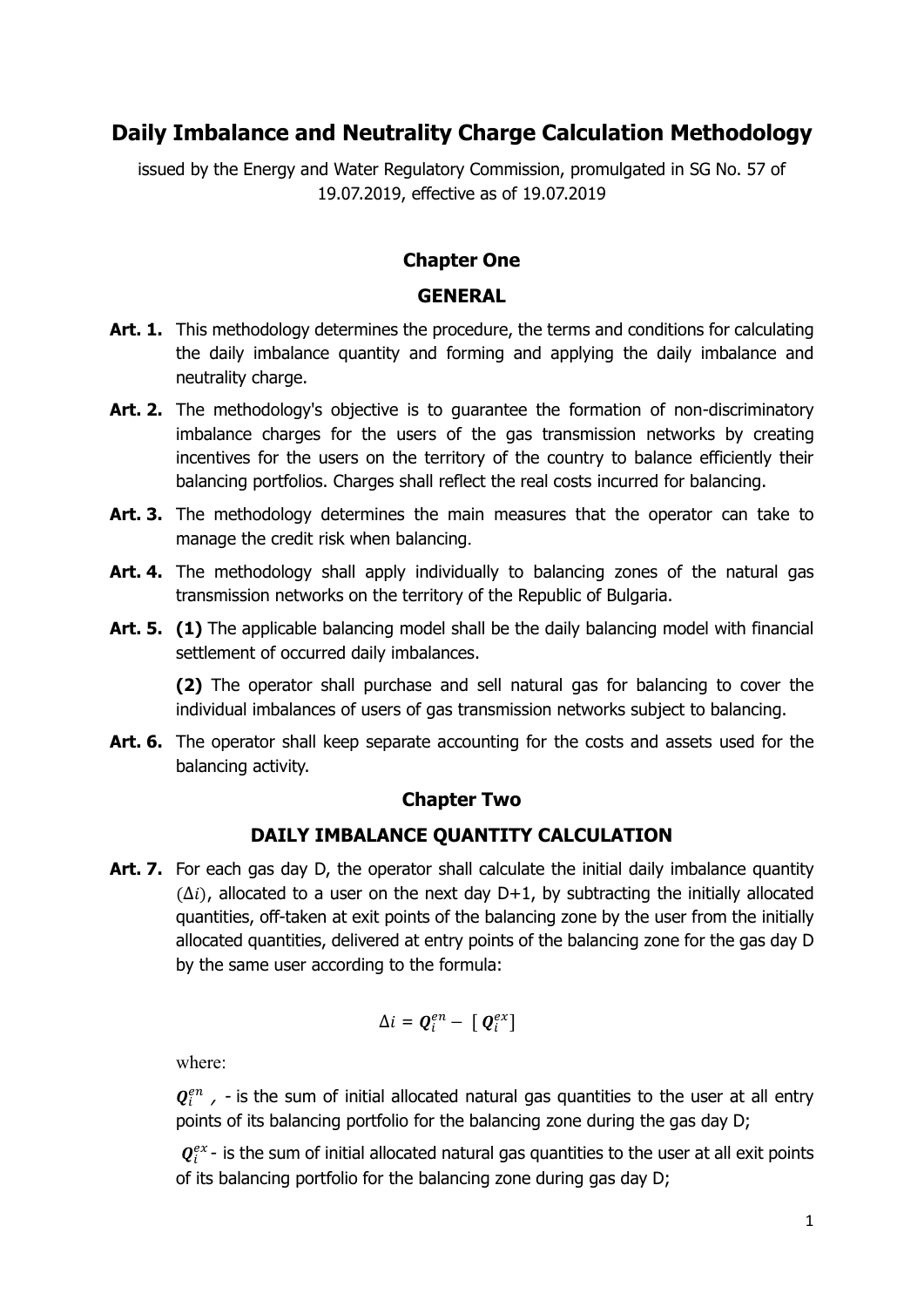- Art. 8. The operator informs each user on the initial daily imbalance quantity for day D, no later than 1:00 pm on the following gas day  $D+1$ .
- **Art. 9.** (1) At any time between 1:00 pm of day D+1 and 1:00 pm on the fourth day in the month following the month of the accounting day, the initially determined daily imbalance quantity of the user for each gas day of the month can be changed as a result of a change in the initially allocated daily quantities at entry and exit points from the balancing portfolio of the user for the respective gas day. Reasons for a change can be errors in IT - routine procedures, reporting protocols for allocation of the quantities between the users at entry and exit points, human error or discovered deviations from the permissible range of accuracy, found in the readings of the devices for commercial metering.

(2) The operator shall determine to each user final imbalance quantities for each gas day of the previous month, after the final allocations of inputs and off-takes for the balancing zone for the respective day are made according to the formula:

$$
\Delta_f = \mathbf{Q}_f^{en} - \mathbf{Q}_f^{ex},
$$

where:

1.  $Q_f^{en}$  – the sum of the final allocated quantities to the user at entry points regarding gas day D, determined according to the formula:

 $\boldsymbol{Q}_f^{en} = \boldsymbol{Q}_i^{en} + \boldsymbol{q}^{en}$ 

 $\mathbf{Q}_i^{en}$  - the sum of the initial allocated quantities to the user at all entry points of its balancing portfolio for the balancing zone for the gas day D;

 $q^{en}$  the adjustment in the daily allocated quantities at entry points following the procedure for reallocations (positive or negative) for gas day D;

2.  $Q_i^{ex}$  the sum of the final allocated quantities to the user at all exit points regarding gas day D determined according to the formula:

$$
\boldsymbol{Q}^{ex}_f = \boldsymbol{Q}^{ex}_i + \boldsymbol{q}^{ex}
$$

 $\mathbf{Q}_i^{ex}$  – the sum of the initial allocated quantities to the network user at all exit points of its balancing portfolio for the balancing zone for gas day D;

 $q^{ex}$ - the adjustment in daily allocated quantities at exit points following the procedure for reallocations (positive or negative) for gas day D.

**Art. 10.** (1) The operator provides the user with information on the final allocated daily imbalance quantities for each balancing zone no later than 5:00 pm on the fourth day of the gas month following the reporting month.

> (2) If the initial daily imbalance quantities and the final daily imbalance quantities allocated to the user for each gas day are different, the calculated daily imbalance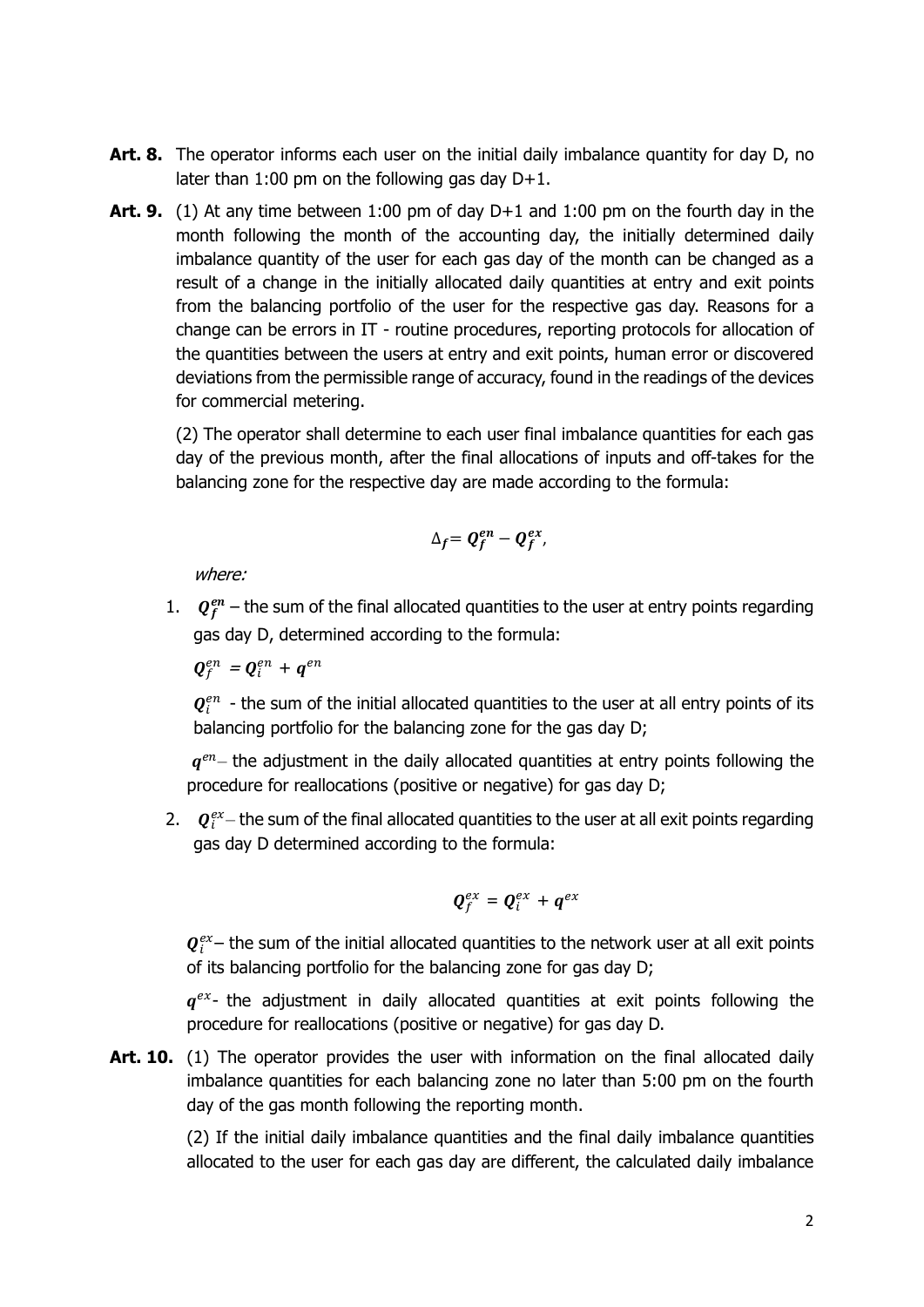charges for each balancing zone are recalculated and this recalculation is based on the determined final daily imbalance quantities.

- Art. 11. All daily imbalances for the balancing zones are subject to financial settlement to the financial account of the respective user, and for each day of the month the balance of the financial account is changed by the amounts calculated according to the formulae:
	- 1. if the daily imbalance is positive :

 $C^D = ABS(\Delta^D). P_{NGB}^P$ 

2. if the imbalance is negative:

 $C^D = -ABS(\Delta^D)P_{NGB}^N$ 

where:

 $\mathcal{C}^D$  – the sum of daily imbalance clearance, in BGN;

 $P_{NGB}^{P}$  the price of natural gas for balancing in case of positive imbalance for the day D in BGN/MWh;

 $P_{NGB}^N$  the price of natural gas for balancing in case of negative imbalance for the day D in BGN/MWh;

 $ABS(\Delta^D)$  - absolute value of determined imbalance for the day D, MWh;

### **Chapter three**

### **CALCULATING THE PRICE OF NATURAL GAS FOR BALANCING**

Art. 12. (1) For each day of the month a natural gas price for balancing in case of positive imbalance  $(P_{NGB}^P)$ , and price for natural gas for balancing in case of negative imbalance  $P_{NGB}^N$ ) shall be determined in line with paragraphs 2 – 5.

> (2) When there is a natural gas trading platform and the criteria under paragraph 5 are fulfilled for the reporting day:

> 1. Natural gas price for balancing in case of positive imbalance for the day D is equal to the lower of the following values:

> а) the lowest price of all trades where the operator is a party for the relevant gas day;

b) the value generated according to the formulae:

$$
\frac{\sum_{i}^{n} P_{i \cdot} V_{i}}{\sum_{i}^{n} V_{i}} - SA. \frac{\sum_{i}^{n} P_{i \cdot} V_{i}}{\sum_{i}^{n} V}
$$

where:

 $\boldsymbol{P}_i$  – price reported as per the i<sup>th</sup> trade for the day BGN/MWh;

 $V_i$  - volume reported of the i<sup>th</sup> trade for the day, in MWh;

SA – small adjustment

2. Natural gas price for balancing in case of negative imbalance for the day D is equal to the higher of the following values: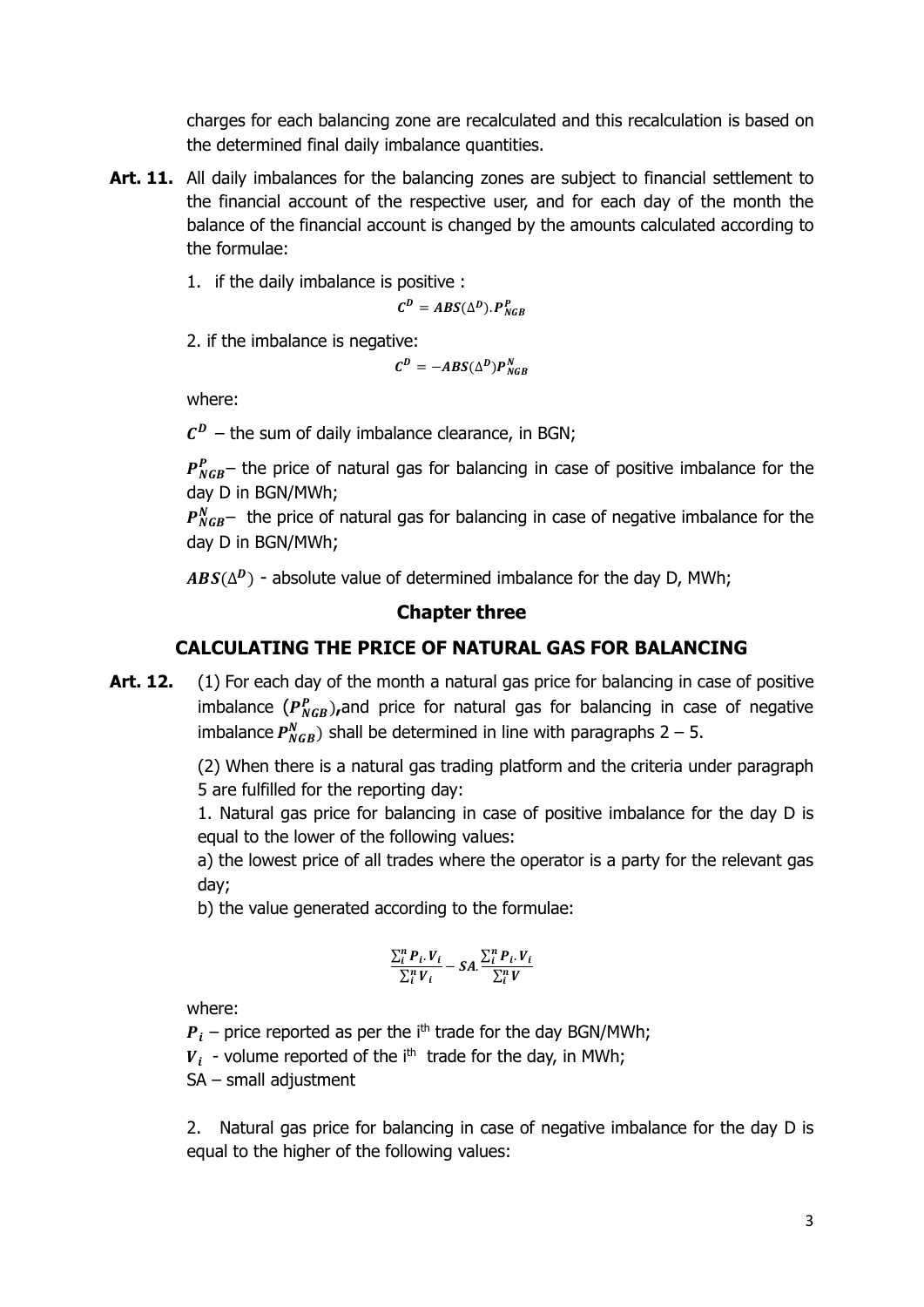а) the highest price of all trades where the operator is a party for the relevant gas day;

b) the value generated according to the formulae:

$$
\frac{\sum_i^n P_i.V_i}{\sum_i^n V_i} + SA.\frac{\sum_i^n P_i.V_i}{\sum_i^n V}
$$

where:

 $\boldsymbol{P}_i$  – price reported as per the i<sup>th</sup> trade for the day BGN/MWh;

 $V_i$  volume reported of the i<sup>th</sup> trade for the day, in MWh;

SA – small adjustment

(3) In case of non-performance of the condition under paragraph 2, the prices shall be determined as follows:

1. Natural gas price for balancing in case of positive imbalance in line with the formulae:

$$
P_{NGB}^P = P_{pp} - SA. P_{pp},
$$

2. Natural gas price for balancing in case of negative imbalance

$$
P_{NGB}^N = P_{pp} + SA. P_{pp}
$$

where:

 $P_{nn}$  natural gas selling price as approved to the public provider to sell natural gas to end suppliers and clients, connected to the gas transmission network, applicable for the relevant day, where the capacity and commodity price is not included.

**SM** – small adjustment

(4) The small adjustment amounts to 3 % to 10 %.

(5) Within 1 month prior to the start of each gas year the operator shall announce criteria to apply the reached prices of buying and selling natural gas on the functioning natural gas trading platforms to calculate the price of the natural gas for balancing, valid for the next gas year.

#### **Chapter Four**

#### **NEUTRALITY CHARGE FOR BALANCING**

Art. 13. The operator shall keep a neutrality account for balancing and at the end of each neutrality account clearance period determines the financial balance for the balancing activity covering such period according to the formula:

$$
FB_B = R_B - C_B \pm \text{Co}
$$

where: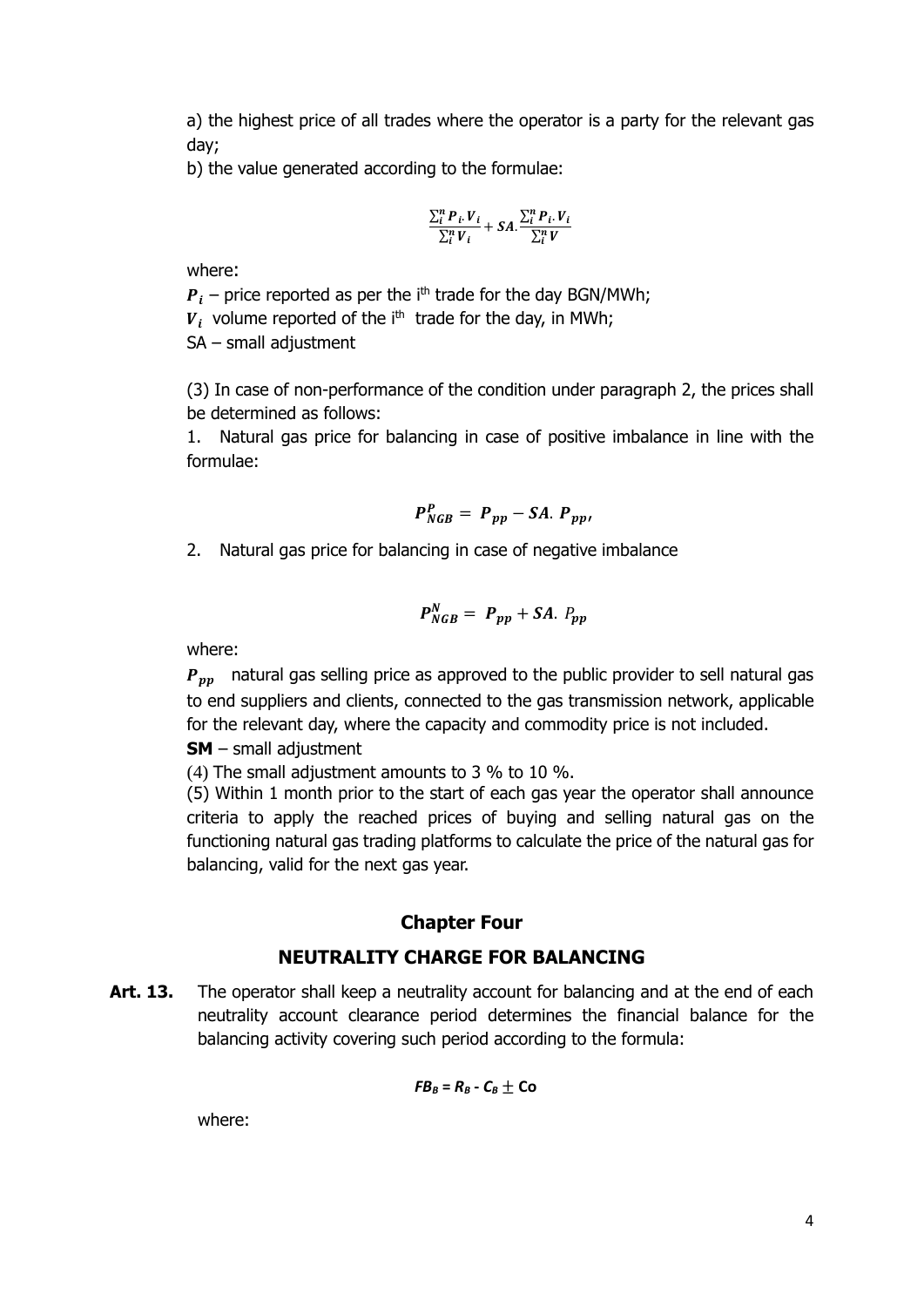$[R_b]$  – revenues generated by the balancing activity, including revenues from the sale of natural gas surpluses, resulting from carrying out the activity over the period of consideration of clearing the neutrality account;

 $[C_b]$  – costs for carrying out the balancing activity carried out over the period of consideration of clearing the neutrality account, including:

- costs for purchasing natural gas for physical balancing;
- costs for purchasing natural gas for commercial balancing;

- operational costs for carrying out the activity;

- yearly depreciations of assets, with which the balancing activity is performed;

 $Co$  – correction for overpayment/underpayment when clearing the neutrality account for balancing from the previous clearance period.

**Art. 14.** (1) The determined financial balance from the activity [FB<sub>B</sub>] with positive or negative sign is aggregated in the neutrality account for balancing.

> (2) The operator strives to achieve zero value of the neutrality account and prior to the start of each clearance period undertakes action for releasing the whole or part of the aggregated value.

> (3) The operator releases/compensates part or all of the aggregated over each clearance period by charging a neutrality charge for balancing.

> (4) The neutrality charge for balancing shall be charged at each entry and exit points/zone of the gas transmission system based on the allocated natural gas quantities. The neutrality charge can be positive or negative sign that will be opposite to the cleared sum of the neutrality account of balancing.

> (5) The neutrality charge shall be calculated for each neutrality account clearance period using the formulae:

$$
NCB = \frac{A_c}{2 \; FQT}
$$

where:

NCB – neutrality charge for balancing, in BGN/MWh;

 $A<sub>c</sub>$  – amount for clearance of the neutrality account for balancing during the respective period, in BGN;

FQT – Forecast quantities for transmission through the gas transmission system owned by the operator for the respective period in MWh.

(6) The operator determines the amount for clearance from the neutrality account for balancing so as the absolute amount of the neutrality charge for balancing shall be no greater than the applicable components of the transmission price without taking into account the component for covering the imposed public obligations.

(7) The charged sums (with positive or negative sign) clearing the balancing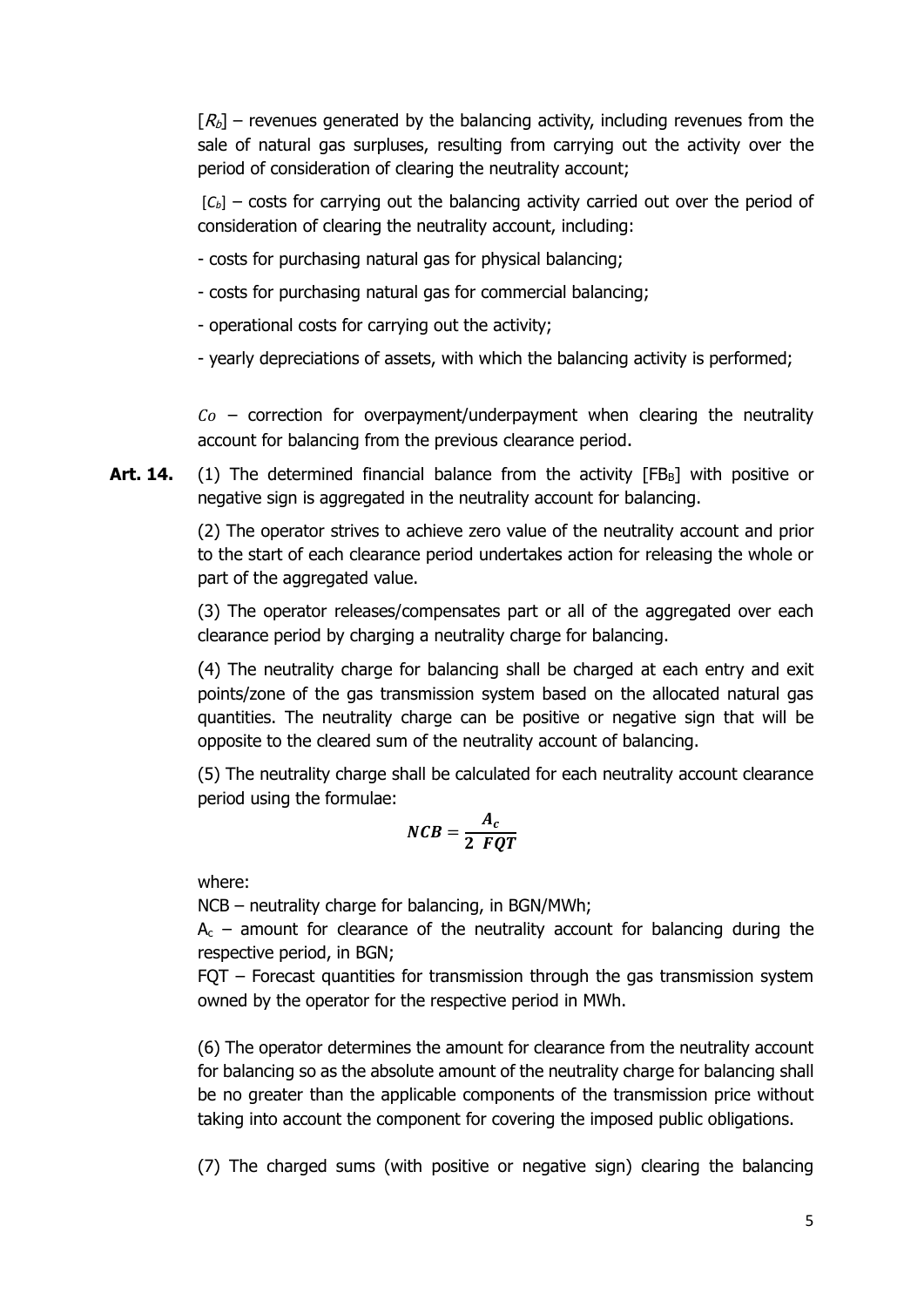neutrality account shall be shown in a separate line in the invoices issued by the operator for the access and transport services through the gas transmission networks.

### **Chapter Five**

### **SETTLEMENT OF IMBALANCES. INVOICING AND PAYMENT**

**Art. 15.** (1) The operator shall keep a financial balancing account for each network user where it aggregates the daily financial settlements of allocated imbalances for each balancing zone separately according to Art. 11. All imbalance charges, subject of the daily financial settlements, are entered in the financial balancing account.

> (2) When calculating the final imbalance quantities, different from the initially determined for the gas day, the operator re-calculates the value of the financial balancing account taking into consideration the determined final imbalance quantities.

Art. 16. (1) The aggregated imbalance charges on the financial account shall be calculated on a monthly basis, where each Party shall issue an invoice for the natural gas sold for balancing over the previous month.

> (2) At the beginning of each month, the financial account is reset to zero, and daily imbalance charges for the new month start to aggregate therein.

**Art. 17.** (1) The value of the monthly invoices is determined by all charges from the sale of natural gas for balancing to the daily allocated imbalance quantities for each balancing zone separately and the applied prices for imbalance on a daily basis.

> (2) For calculating the value of the monthly invoices, the operator prepares summary for settlement of imbalances by days of the month and by balancing zones for each user of the natural gas transmission networks within 2-days term of the date of calculating the final imbalances and submits it to the user via the commercial dispatching platform.

> (3) The user has the right to challenge the summary or part thereof and submit additional evidence that require a change in the summary. The user shall be obliged to accept or issue an invoice based on the summary irrespective of the challenge.

# **Chapter Six CREDIT RISK MANAGEMENT MECHANISMS**

- Art. 18. The operator shall take all measures and impose specific contractual requirements with a view to managing and limiting the credit risk linked with the balancing.
- **Art. 19.** Contractual requirements shall be imposed in line with the principles of transparency and equal treatment.
- **Art. 20.** The operator can impose the following measures: 1. obligation to secure and maintain a financial collateral in one of the following forms: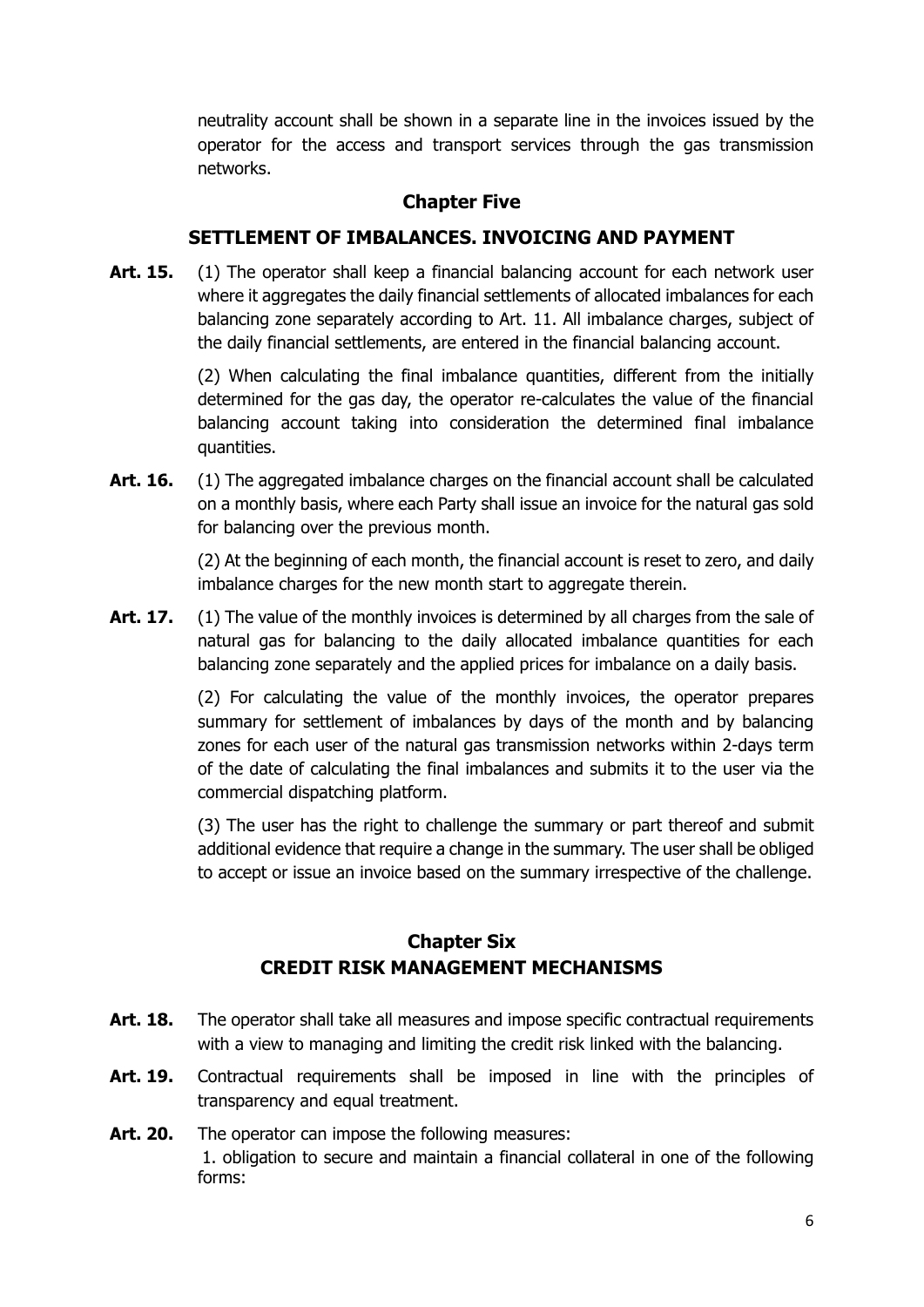a) guarantee deposit under bank account, indicated by the operator;

b) provision of irrevocable and unconditional bank guarantee in favour of the operator in line with a template, prepared by the operator;

c) corporate guarantee (a warranty), payable to the operator at his first written request in line with a template, prepared by the operator;

2. limitation in the volume of commercial transactions at a virtual trading point up to the size guaranteed with the financial collateral;

3. other measures that are to result in limiting the credit risk linked with the balancing.

- **Art. 21.** The operator can have specific requirements towards banks and legal entities, providing the quarantee under article 20, item 1, letters  $n b$ " and  $n c$ ".
- Art. 22. The operator can appoint a group of users of the gas transmission system and natural gas traders in line with objective criteria by imposing specific requirements towards the size of the financial collateral to each of the individual groups.
- **Art. 23.** In case the users and/or natural gas traders fail to meet their obligations to manage their credit risk, the operator shall have the right to limit or terminate the provision of natural gas access and transport service to limit the financial losses generated by the balancing.
- Art. 24. The imposed measures shall be described in detail in the Contracts for the sale and purchase of natural gas for balancing.

#### **Chapter Seven**

# **PROCEDURE DETERMINING THE PRICE SETTING ELEMENTS THAT FORM THE IMBALANCE CHARGE**

**Art. 25.** (1) Within 1 month prior to the start of each gas year, following public consultations with interested parties, the operator shall determine the amount of the small adjustment in percentage, the periods of clearing the neutrality account for balancing and the criteria under article 12, paragraph 5 valid for the next gas year.

> (2) Immediately after the adoption of decision under paragraph 1, the operator shall send it to EWRC together with the materials received within the public consultations.

> (3) The operator shall publish the decision under paragraph 1 in the mass media and on its webpage no later than 10 days prior to the start of the gas year.

- Art. 26 Within 10 days prior to the start of each neutrality account clearance period for balancing in line with article 14, the operator shall determine the amount of the neutrality charge for balancing valid for the next clearance period and publish it on its webpage.
- **Art. 27** (1) Each day the operator shall announce on its webpage the price for natural gas for balancing calculated using this methodology.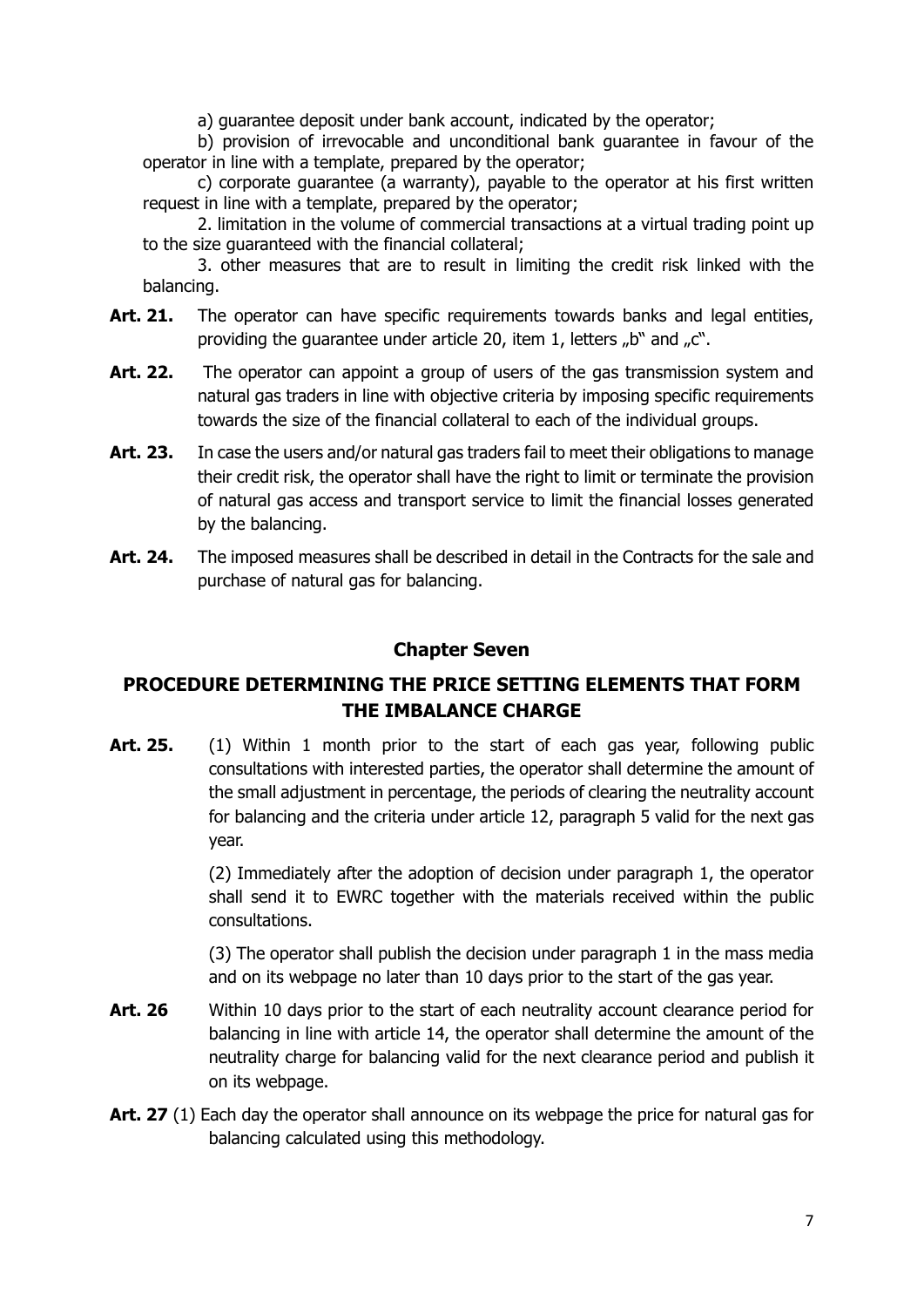(2) The operator shall update the information on its webpage regarding the elements of the daily imbalance charges, including the size of the small adjustment and the neutrality charge for balancing.

Art. 28(1) EWRC, exercising its powers, shall continuously monitor and control the activity of the operator on applying this methodology and in line with the applicable legislation.

> (2) EWRC on its incentive can examine the application of this methodology in line with the effective legislation.

> (3) The operator shall be obliged to perform the mandatory guidelines issued under a EWRC decision within the indicated deadline. The deadline shall be sufficient to allow the operator to implement the necessary actions.

**Art. 29.** The methodology may be amended on EWRC incentive or on a proposal of the operator.

### **ADDITIONAL PROVISION**

#### **§ 1. In the meaning of this methodology:**

- 1) **Balancing account** means an account for each individual user of the gas transmission network, where the results of the daily quantities of imbalance (positive or negative), subject of financial settlement at the end of the gas day are aggregated and the prices of natural gas for balancing valid for the respective gas day.
- 2) **Balancing portfolio** means a grouping of a network user's inputs and off-takes
- 3) **Imbalance quantity** means the difference between the daily allocated quantities passed through entry points of the gas transmission network in the balancing portfolio of a user and the daily allocated quantities to the user at the exit points of the gas transmission network. The imbalance can be either negative or positive. The daily imbalance quantities are expressed in MWh.
- 4) **Small adjustment** is a correction in the price of natural gas for balancing, expressed in a percentage of it, applied with a positive or negative sign, depending on the imbalance sign in order to determine the daily imbalance charges.
- 5) **Neutrality balancing account** is a financial account kept by the operator to achieve neutrality on the revenues and costs for the balancing activity.
- 6) **Imbalance charge** is a sum of money calculated on a daily basis which the network user pays or receives depending on the amount of its daily imbalance;
- 7) **Neutrality balancing charge** is a charge with positive or negative sign charged on the allocated natural gas quantities at each entry/exit point/area of the gas transmission system, owned by Bulgartransgaz EAD, with a view to achieving neutrality from the balancing;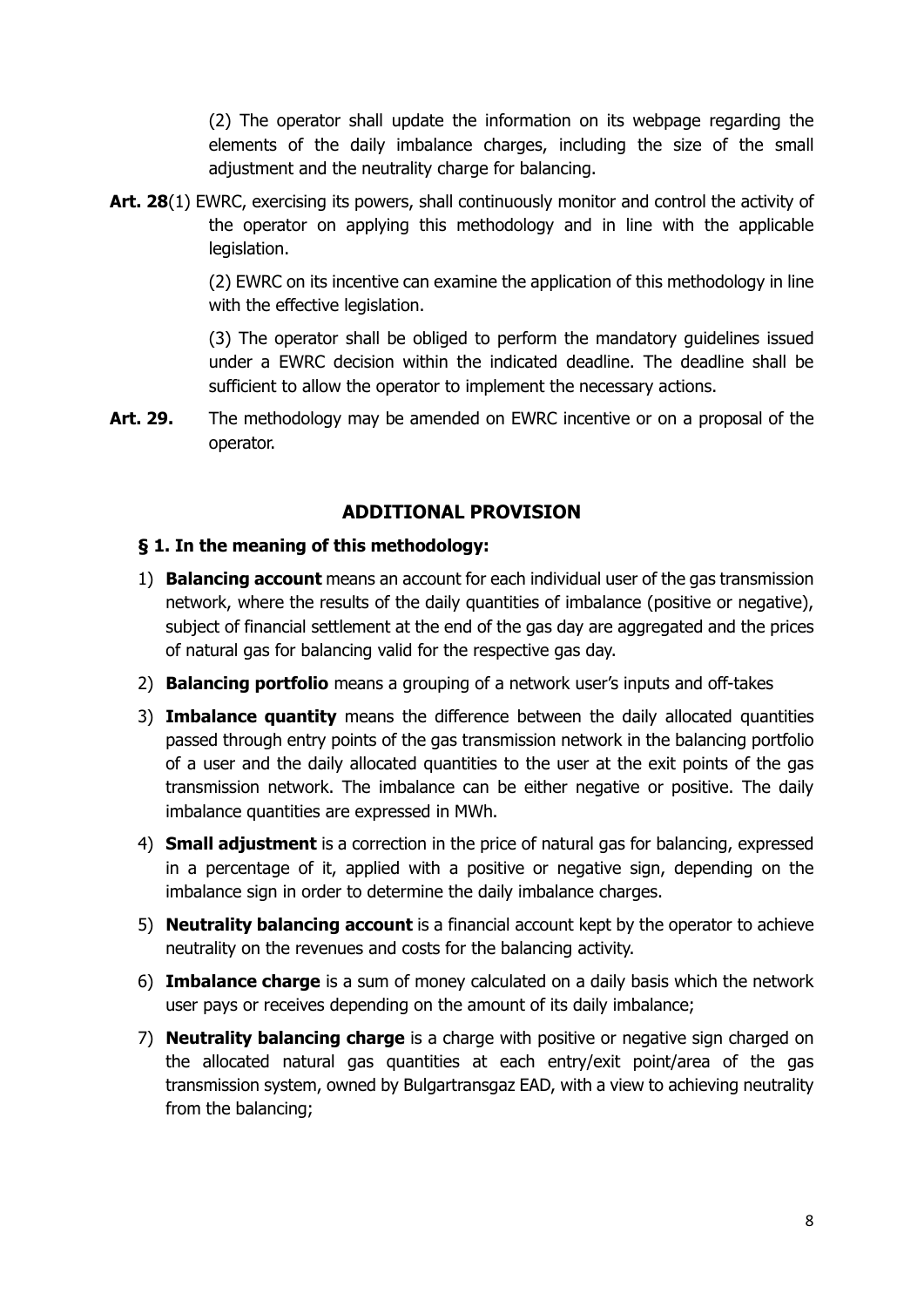- 8) **Neutrality account clearance period** for balancing is a period with a duration of 3 to 12 months during which the amount of the neutrality charge for balancing set by the operator applies.
- 9) **The operator** is the gas transmission operator Bulgartransgaz EAD, operating on the territory of the Republic of Bulgaria, determined to carry out the balancing.
- 10)**Credit risk** is a potential risk from delay and/or failure of users of the gas transmission network to pay and natural gas traders of financial obligations linked with the balancing of the gas transmission network;